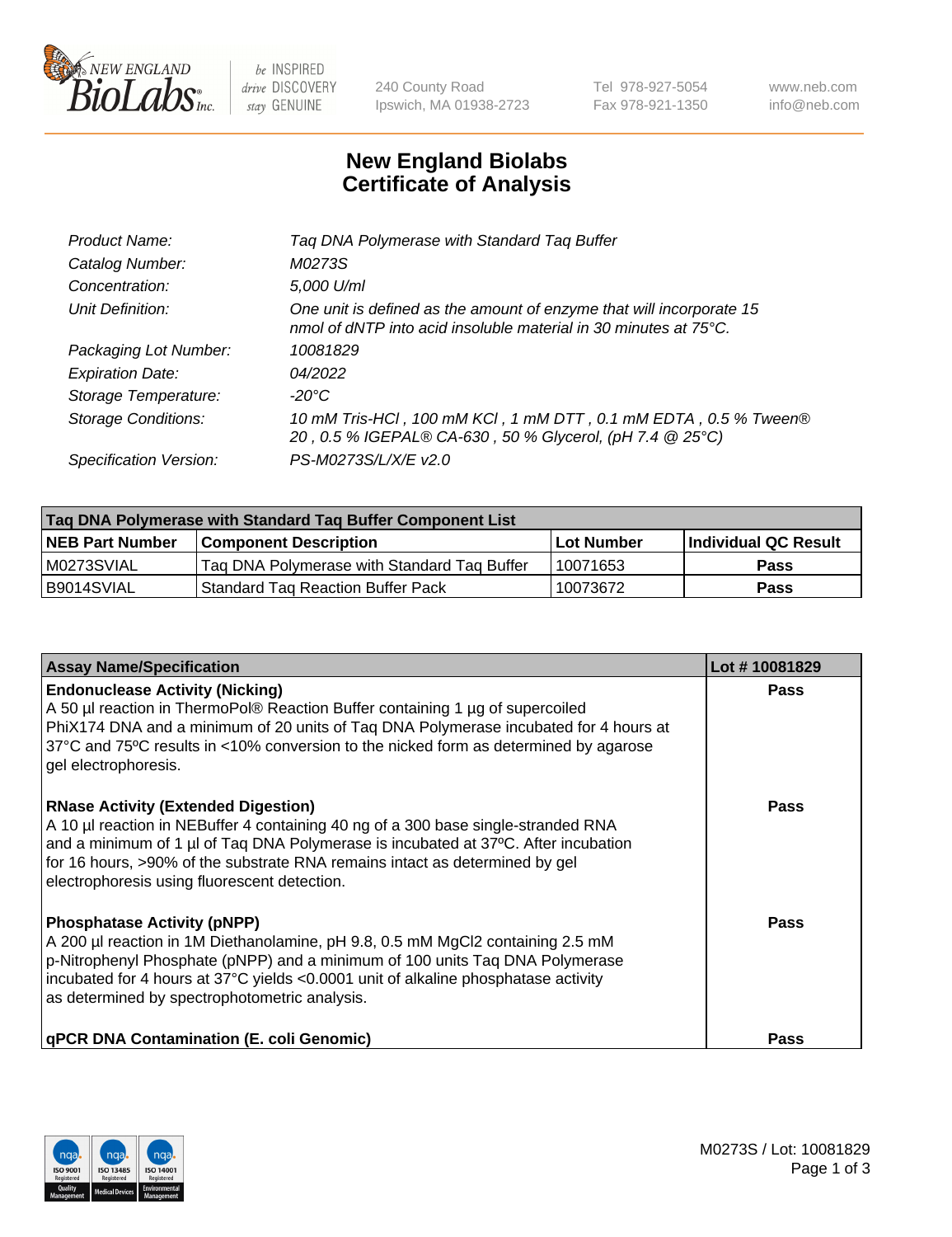

be INSPIRED drive DISCOVERY stay GENUINE

240 County Road Ipswich, MA 01938-2723 Tel 978-927-5054 Fax 978-921-1350

www.neb.com info@neb.com

| <b>Assay Name/Specification</b>                                                                                                                                                                                                                                                                                                                                              | Lot #10081829 |
|------------------------------------------------------------------------------------------------------------------------------------------------------------------------------------------------------------------------------------------------------------------------------------------------------------------------------------------------------------------------------|---------------|
| A minimum of 5 units of Taq DNA Polymerase is screened for the presence of E. coli<br>genomic DNA using SYBR® Green qPCR with primers specific for the E. coli 16S rRNA<br>locus. Results are quantified using a standard curve generated from purified E. coli<br>genomic DNA. The measured level of E. coli genomic DNA contamination is ≤ 1 E. coli<br>genome.            |               |
| <b>Protein Purity Assay (SDS-PAGE)</b><br>Taq DNA Polymerase is ≥ 99% pure as determined by SDS-PAGE analysis using Coomassie<br>Blue detection.                                                                                                                                                                                                                             | <b>Pass</b>   |
| <b>Non-Specific DNase Activity (16 Hour)</b><br>A 50 µl reaction in NEBuffer 2 containing 1 µg of T3 or T7 DNA in addition to a<br>reaction containing Lambda-HindIII DNA and a minimum of 5 units of Taq DNA<br>Polymerase incubated for 16 hours at 37°C results in a DNA pattern free of<br>detectable nuclease degradation as determined by agarose gel electrophoresis. | <b>Pass</b>   |
| <b>PCR Amplification (5.0 kb Lambda DNA)</b><br>A 50 µl reaction in Standard Taq Reaction Buffer in the presence of 200 µM dNTPs and<br>0.2 µM primers containing 5 ng Lambda DNA with 1.25 units of Taq DNA Polymerase for<br>25 cycles of PCR amplification results in the expected 5.0 kb product.                                                                        | <b>Pass</b>   |
| Single Stranded DNase Activity (FAM-Labeled Oligo)<br>A 50 µl reaction in ThermoPol® Reaction Buffer containing a 10 nM solution of a<br>fluorescent internal labeled oligonucleotide and a minimum of 25 units of Taq DNA<br>Polymerase incubated for 30 minutes at 37°C and 75°C yields <10% degradation as<br>determined by capillary electrophoresis.                    | <b>Pass</b>   |

This product has been tested and shown to be in compliance with all specifications.

One or more products referenced in this document may be covered by a 3rd-party trademark. Please visit <www.neb.com/trademarks>for additional information.